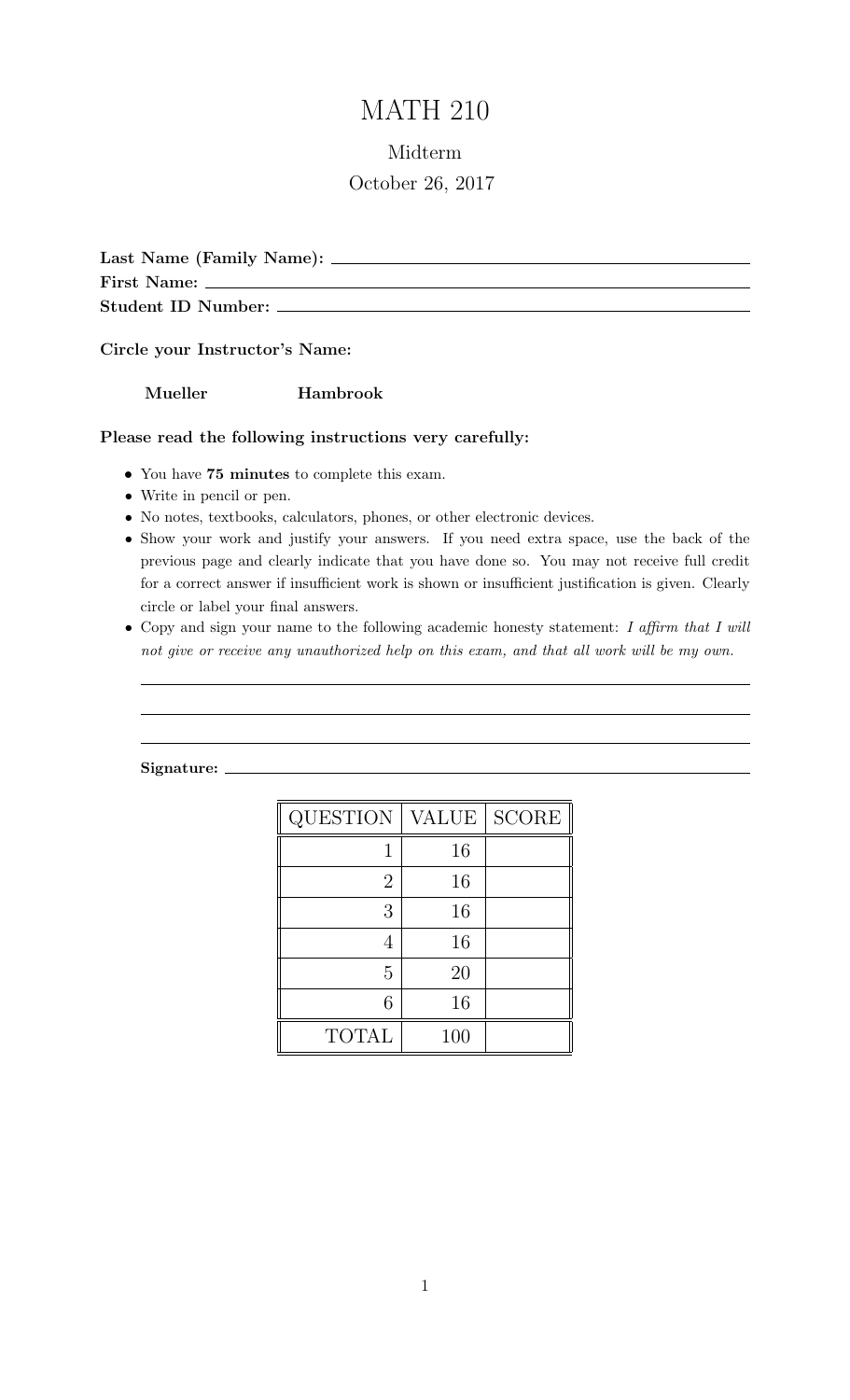Assume there is a fixed interest rate  $r$  which is continuously compounded, and you receive the following cash stream. The current time is January 1, 2018. At the end of each month beginning now and ending 2 years from now, you receive a payment which varies according to the month. In months  $1, 3, 5, \ldots$  (odd months) you receive \$2, and in months  $2, 4, \ldots$  (even months) you receive nothing. Find the present value of the cash stream. Please express your answer in closed form, not just as a sum of a large number of terms.

Hint: Recall the formula

$$
1 + x + x^{2} + \dots + x^{n} = \frac{1 - x^{n+1}}{1 - x},
$$

valid for  $x \neq 1$ .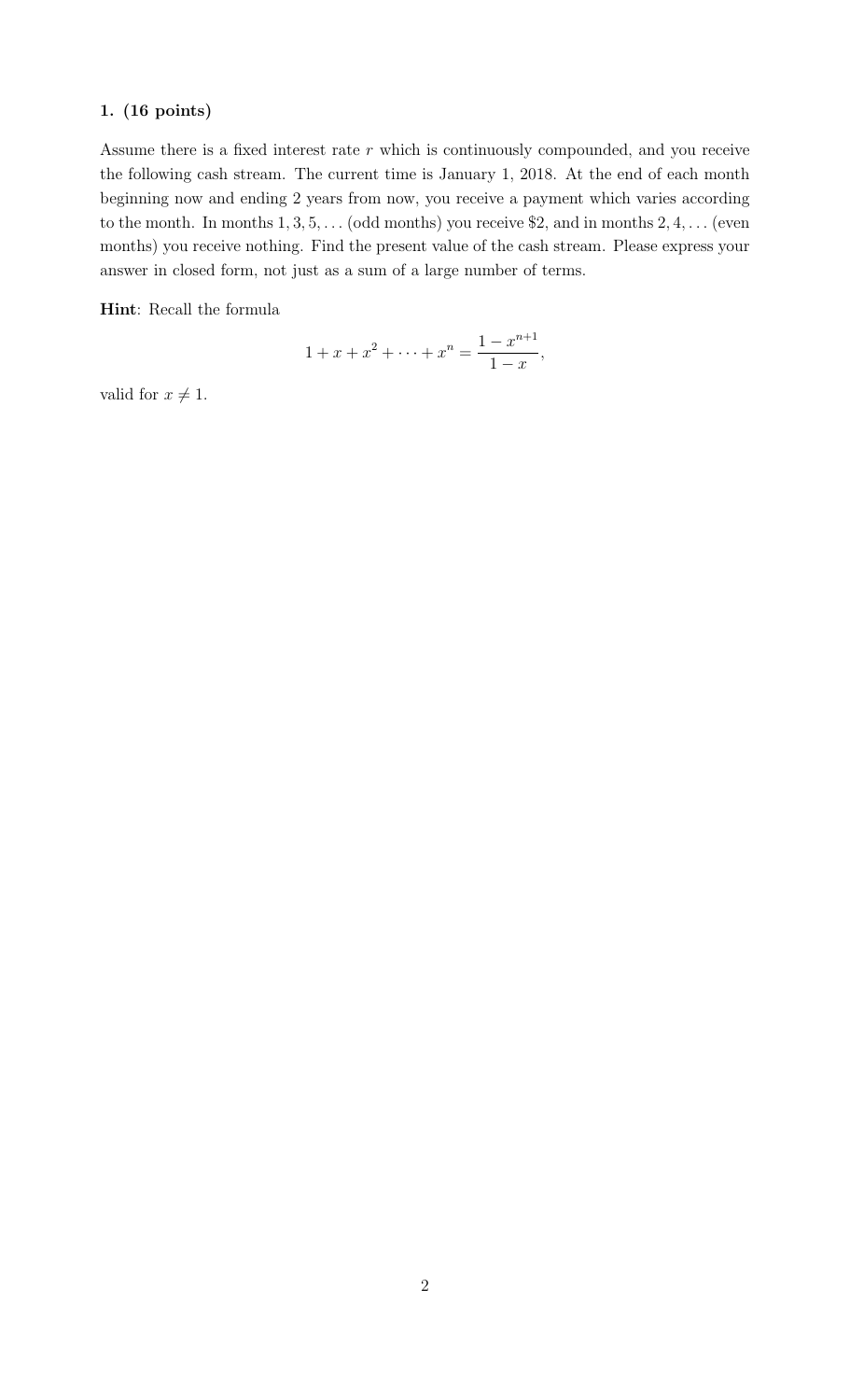Assume that  $t < T_1 < T_2$ . Suppose that at time t you enter into a long forward contract on a long forward contract. That is, at the current time  $t$  you agree to pay  $K_1$  at maturity date  $T_1$  to enter into a second forward contract. The second forward contract has maturity date  $T_2$ , and at that time you have to pay  $K_2$  for a share of a certain stock. The price of the stock is  $S_t$  at time t. Assume that there is a fixed continuously compounded interest rate r. Also assume that the forward contract on the forward contract costs you nothing at time t.

Express  $K_1$  as a function of  $r, t, T_1, T_2, K_2$ .

**Hint**: Recall that the value of a forward contract with maturity  $T$  and delivery price  $K$  on an asset with price  $X_t$  at time t is

$$
V_K(t,T) = X_t - Ke^{-r(T-t)}
$$

and the forward price is

$$
F(t,T) = X_t e^{r(T-t)}.
$$

Further Hint: Consider the second forward contract as an asset and compute its value at time t.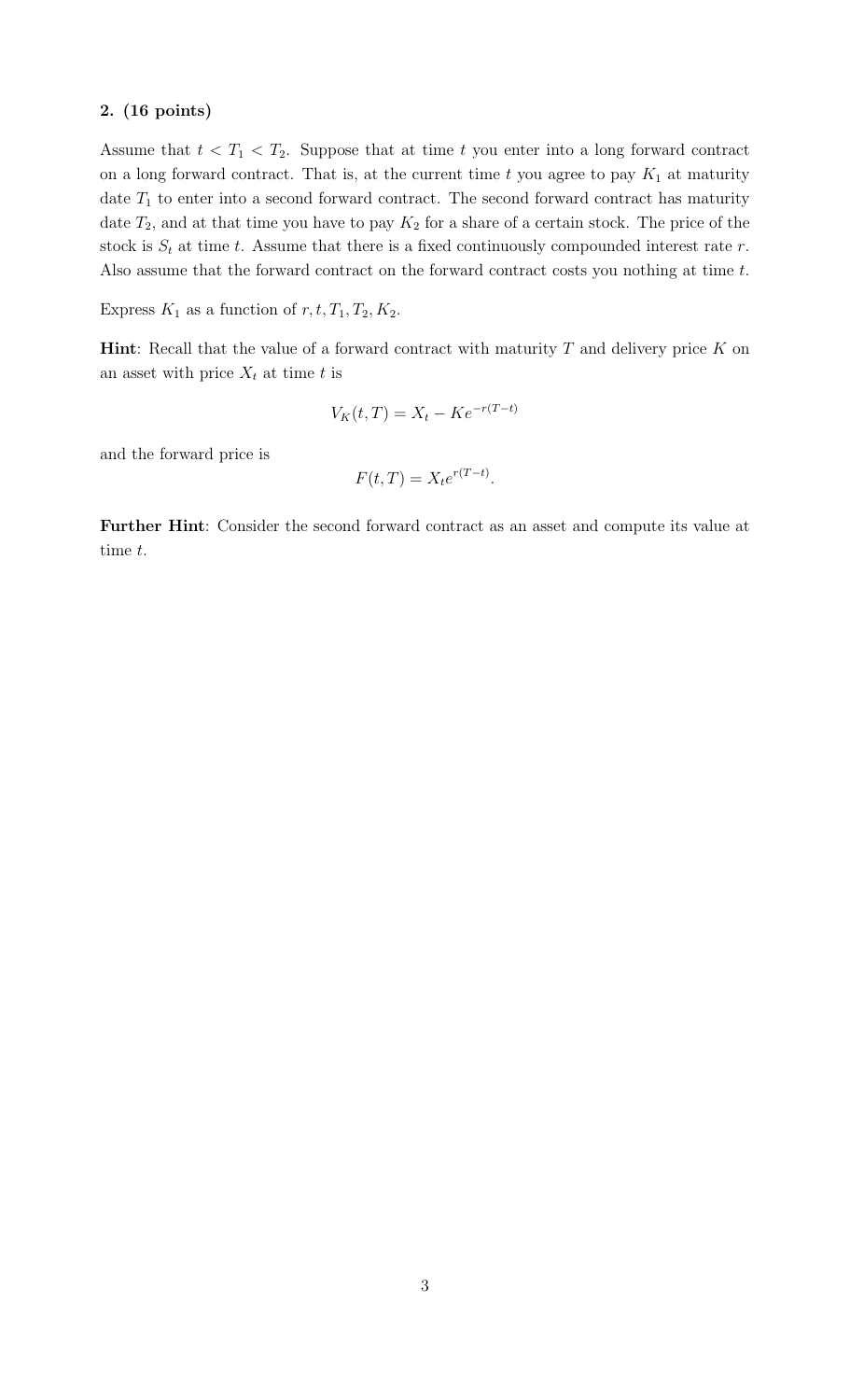A bank has borrowing needs of N dollars at time  $T > 0$ . Show that by combining an FRA (forward rate agreement) trade today with a LIBOR loan at time  $T$ , the bank can today lock in its interest cost for the period T to  $T + \alpha$ . Does the borrowing bank need to buy or sell the FRA to do this? What is the fixed rate that the bank locks in?

**Hint**: Recall that in an FRA, the long counterparty receives amount  $\alpha L_T[T, T + \alpha]$  at time  $T + \alpha$  and also must pay  $\alpha K$  at time  $T + \alpha$ . Also recall that the forward LIBOR rate is

$$
K = L_t[T, T + \alpha] = \frac{Z(t, T) - Z(t, T + \alpha)}{\alpha Z(t, T + \alpha)}.
$$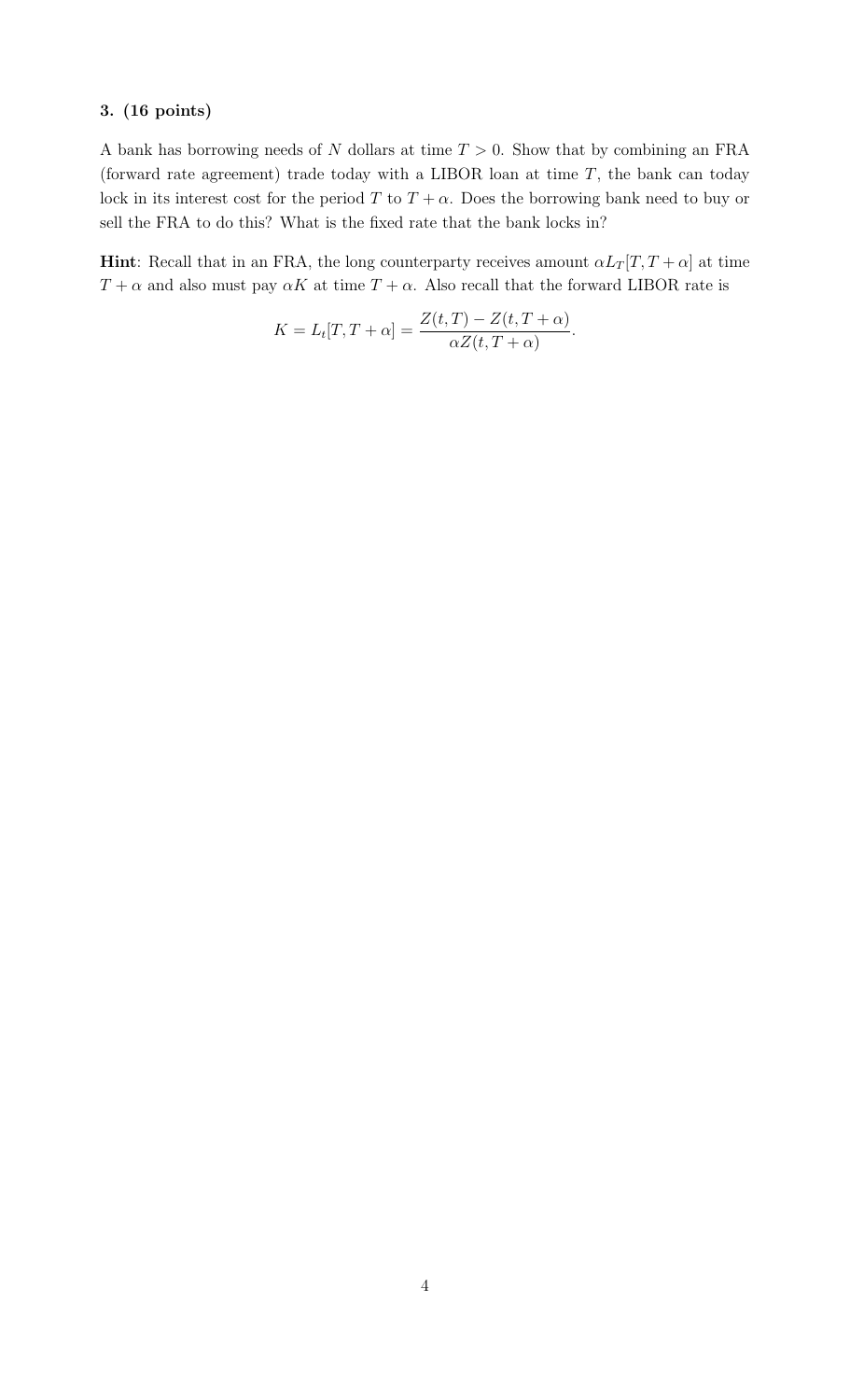At current time  $t$ , a certain stock paying no income has price 8 and the forward price with maturity T on the stock is 8. The annually compounded zero rate for period t to T is  $3\%$ . Determine whether there is an arbitrage opportunity. If there is, find an arbitrage portfolio. Verify the portfolio you construct is an arbitrage portfolio.

**Hint:** Recall that, if there is no-arbitrage, then the forward price  $F(t,T)$ , stock price  $S_t$ , and annually compounded zero rate  $r_A$  for period  $t$  to  $T$  are related by

$$
F(t, T) = S_t (1 + r_A)^{T - t}.
$$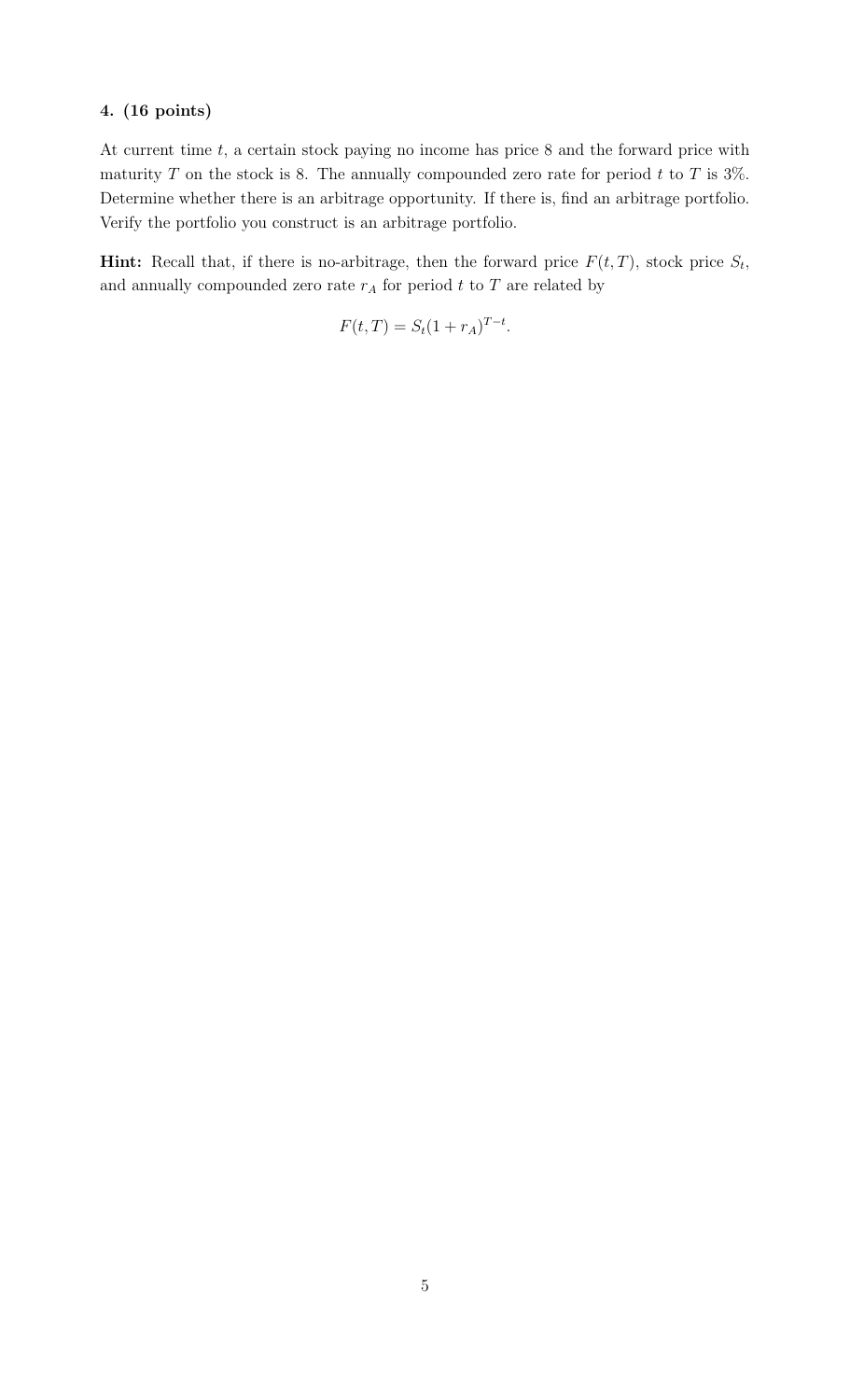## 5. (20 points)

Recall that (assuming no-arbitrage) the forward swap rate at  $t \leq T_0$  for a swap from  $T_0$  to  $T_n$  is given by

$$
y_t[T_0, T_n] = \frac{Z(t, T_0) - Z(t, T_n)}{\sum_{i=1}^n \alpha Z(t, T_i)} = \frac{\sum_{i=1}^n \alpha L_t[T_{i-1}, T_i] Z(t, T_i)}{\sum_{i=1}^n \alpha Z(t, T_i)},
$$

where  $\alpha = T_i - T_{i-1}$  is the time between payments.

Assume we have the following zero coupon bond prices and forward libor rates:

•  $Z(0,4) = 0.6$ 

$$
\bullet \ \ Z(0,5) = 0.4
$$

• 
$$
L_0[3, 4] = 0.1
$$

•  $L_0[4, 5] = 0.2$ 

Compute the following. (Since calculators are not allowed, you do not have to simplify your answers to single numbers. Answers in forms like  $\frac{0.2+0.1}{(0.1)(0.6)}$  are acceptable.)

(a) (6 points) If  $\alpha = 1$ , find  $y_0[3, 5]$ . **Hint:** Use the second version of the formula for  $y_t[T_0, T_n].$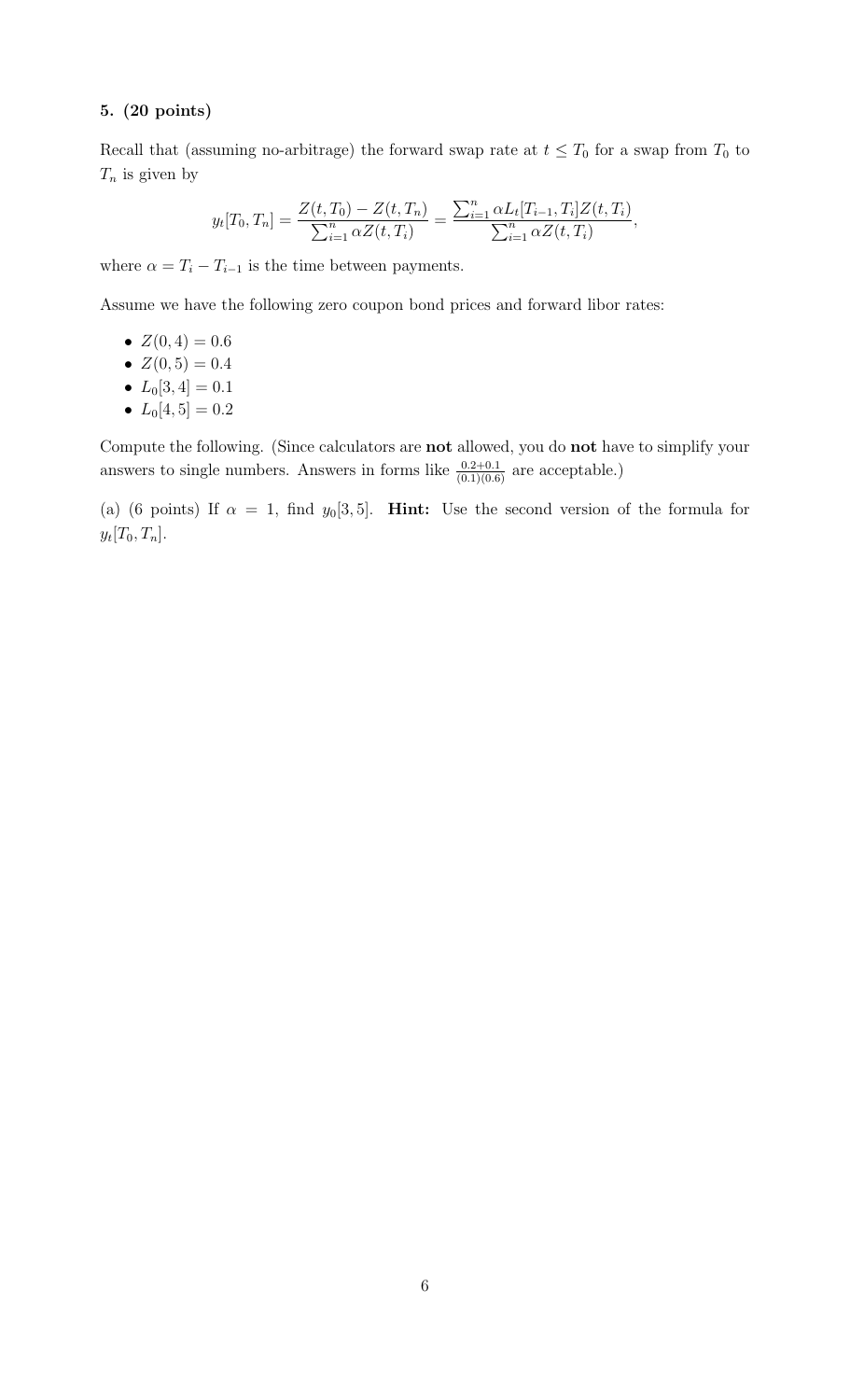(b) (7 points) Find  $Z(0, 3)$ . **Hint:** First find a formula relating  $L_0[3, 4]$ ,  $Z(0, 4)$ , and  $Z(0, 3)$ .

(c) (7 points) If  $\alpha = 1$  and if the forward swap rate  $y_0[3, 6]$  is 0.2, find  $Z(0, 6)$ . **Hint:** Use the first version of the formula for  $y_t[T_0, T_n]$  and your answer from part (b).